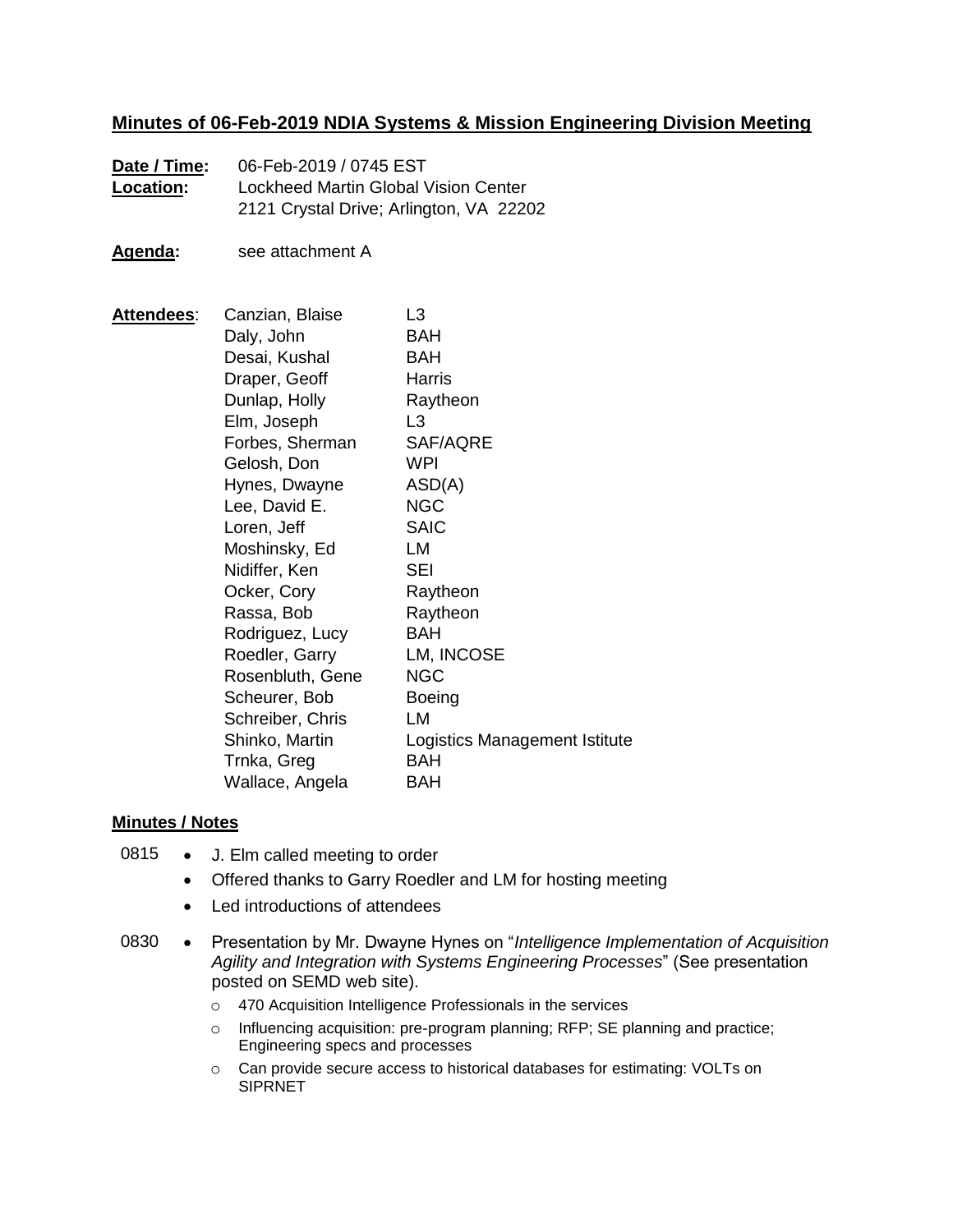- $\circ$  3 major touchpoints: Requirements (MS A) Acquisition (MS B) Testing & Evaluation (MS C)
- o Much of this work is on the government side, with goal for greater industry engagement. Would like to inform industry in applicable areas, such as M&S, S&T investment, IP protection.
- Expressed a desire for further engagement with NDIA SMED in development of workshop, etc.
- Architecture and M&S Committees will follow up with Mr. Hynes
- 0915 Presentation by Dr. Dinesh Verma on "*Update on the SERC Research Priorities*" (see presentation posted on SMED web site)
	- o Major SERC thrusts over the past 10 years include:
		- SoS Modeling and Analysis; Enterprise Modeling (evolutionary requirements; MBSE);
		- System Security Engineering; System Assurance; Trusted Systems.
		- Agile SE; Affordability; Model-Centric SE; SE and Systems Mgmt Transformation; Quantitative Risk (leading indicators)
		- Body of Knowledge: BKCASE, SE case studies, HELIX.
	- o Research areas and missions:
		- 4 thematic areas (vertical): Trusted Systems; Enterprises and SoS; SE and Mgmt Transformation; Human Capital Development
		- Cross-cutting areas (horizontal): Mission Engineering; Velocity; Security; AI/Autonomy; Digital Engineering
		- Challenges: improve speed; increase SE research and rigor; system assurance; workforce development; emerging technologies; enterprise transformation; managing complexity
	- o Primary questions and research priorities:
		- Modeling system security; agility at scale; mission engineering; knowledge management; MBSE / digital engineering; analytics; autonomous systems; managing complexity
		- SERC Capstone Marketplace: Capstone projects designed to address real-world government and industry problems. Sponsoring 28 senior design teams, interacting directly with users and operators. Capstone Marketplace Summit: Thu Feb 28, 9am-2pm.
- 1000 Presentation by Ed Moshinsky on "Findings of the NDIA Mission Engineering *Phase II Study*" (see presentation posted on SMED web site)
- 1015 Presentation by Geoff Draper on "*Update on the Continuous Iterative Development and Acquisition Working Group (CIDAWG)*" (see presentation posted on SMED web site)
	- System Security Engineering Committee expressed desire to increase engagement with CIDAWG to ensure security is adequately addressed
- 1030 Presentation by Bob Rassa on "*Update on DHS SE Effectiveness Study*"
	- Staffed by Bob Rassa and Tim White
	- Planning workshops with DHS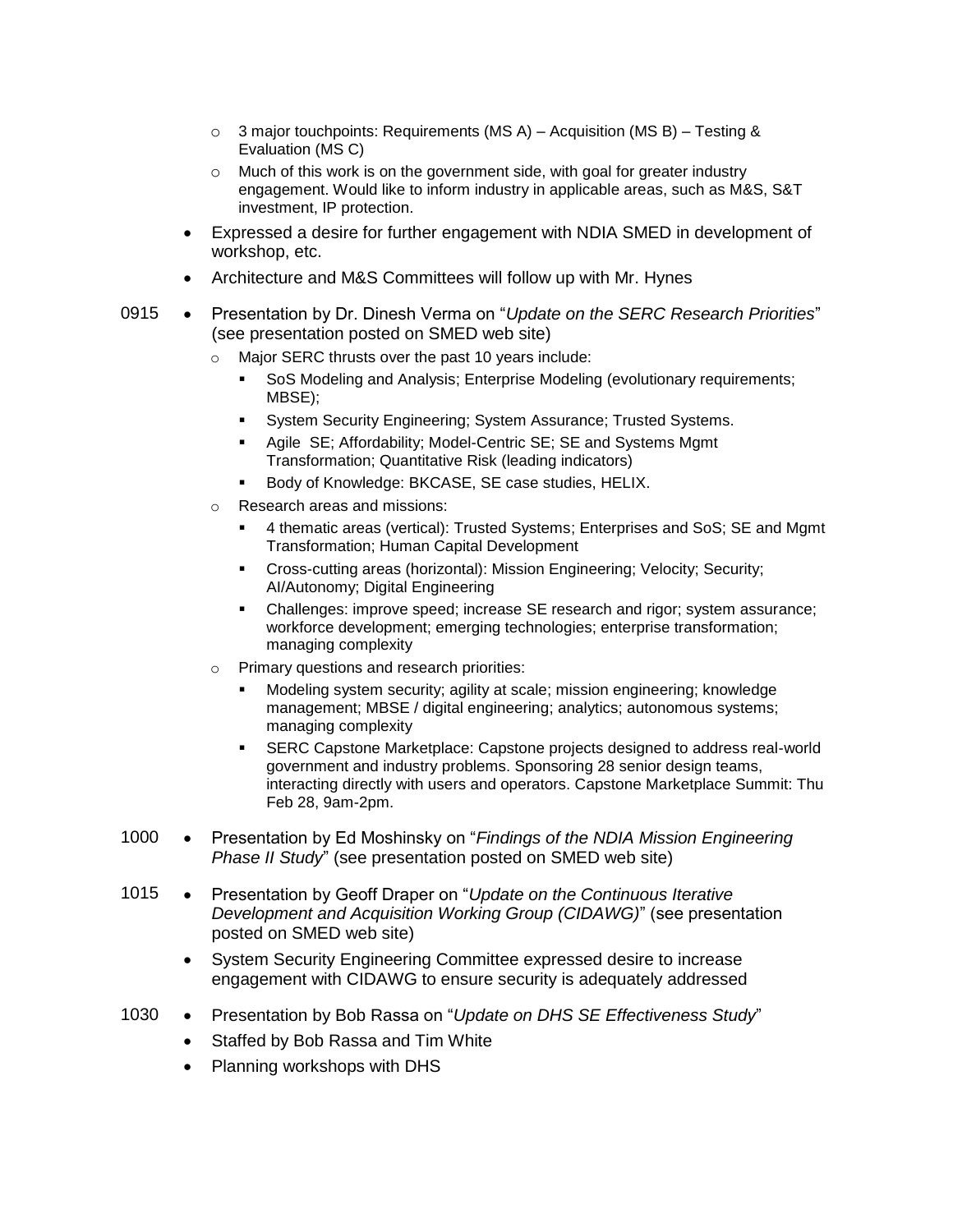- 1100 Presentation by Bob Rassa on "*2019 Systems Engineering Conference update*" (see presentation posted on SMED web site).
	- o 2019 Conference at Hilton Downtown, Tampa FL on 21 thru 24-Oct
- 1115 Presentation by Joe Elm of updated SME Division Organization Chart
	- Presentation by Joe Elm of SME Division Action Items (see presentation posted on SMED web site).
	- All assignees requested to provide expected closure dates for assigned action items
- 1130 Presentation of Committee Reports by committee chairs (see presentation posted on SMED web site).
- 1230 Discussion led by Joe Elm on Old Business, New Business, and Meeting **Schedules** 
	- o Charter is being updated to reflect change in Division name and focus from "Systems Engineering" to "Systems and Mission Engineering". Ready for review by ExCom
	- o 2019 Division meetings to be held at LM Global Vision Center on 10-Apr, 06- Jun, 08-Aug, 05-Dec
	- o Requested suggestions for Gov't speakers for future meetings
- 1245 · Adjourn

### **Actions**

See attachment B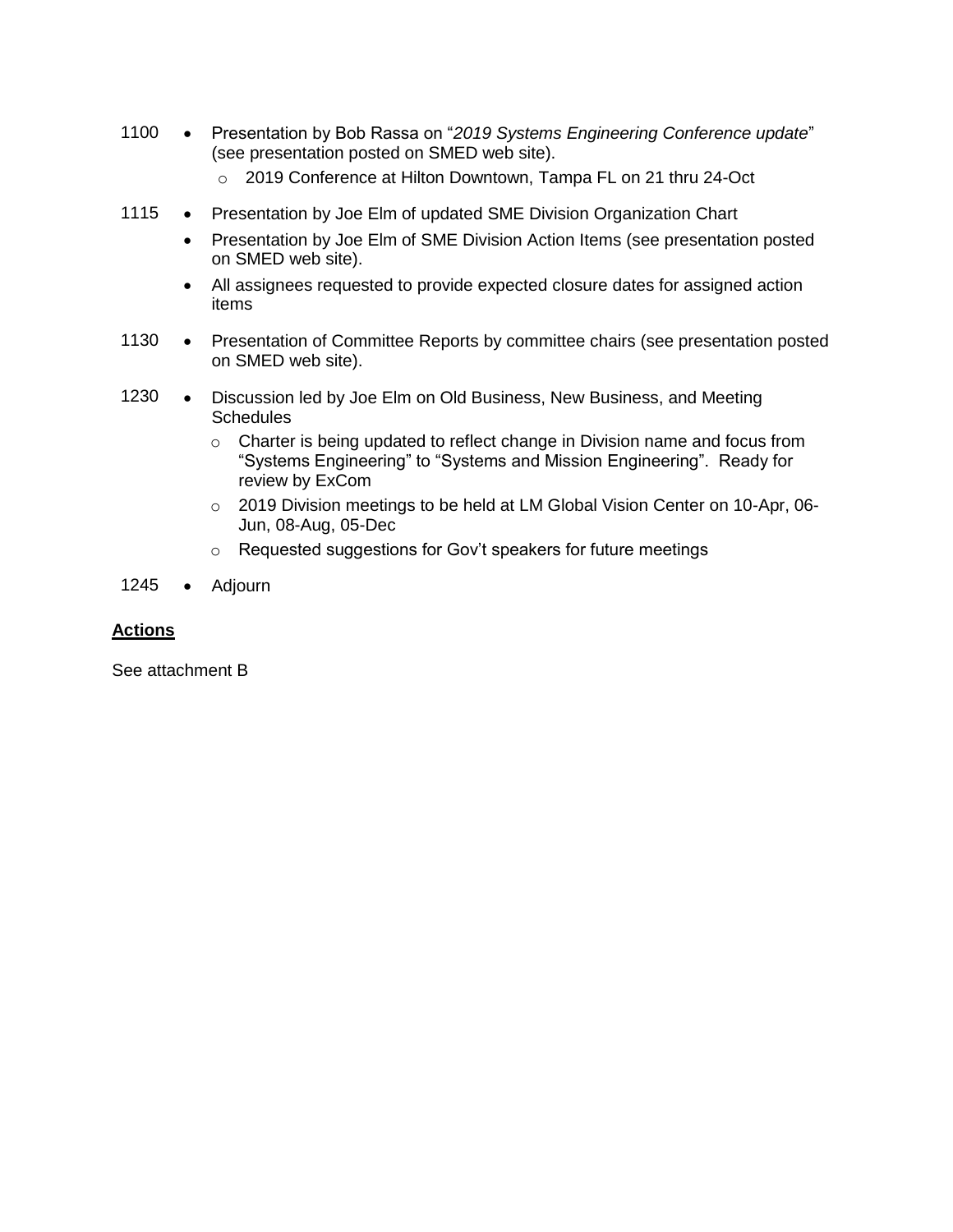# **NDIA Systems Engineering Division Meeting Wednesday, 06 February 2019 AGENDA**

**Meeting Location:** Lockheed Martin Global Vision Center 2121 Crystal Drive; Arlington, VA 22202

> *See next page for registration instructions, meeting location details, parking, etc. NOTE: Advance registration via the NDIA website is required.*

| <b>Time</b> | <b>Topic</b>                                                                                                                                                                                                                                                                                                                                                                        | Presenter(s)                                                                                                                                                                                         |  |  |  |
|-------------|-------------------------------------------------------------------------------------------------------------------------------------------------------------------------------------------------------------------------------------------------------------------------------------------------------------------------------------------------------------------------------------|------------------------------------------------------------------------------------------------------------------------------------------------------------------------------------------------------|--|--|--|
| 0745        | Coffee & Check-in                                                                                                                                                                                                                                                                                                                                                                   |                                                                                                                                                                                                      |  |  |  |
| 0815        | 1.<br><b>Opening Remarks, Introductions</b>                                                                                                                                                                                                                                                                                                                                         | Joe Elm, L3 Technologies                                                                                                                                                                             |  |  |  |
| 0830        | Intelligence Implementation of Acquisition<br>2.<br>Agility and Integration with Systems<br><b>Engineering Processes</b>                                                                                                                                                                                                                                                            | Ms. Lisa M. Mazur<br>Director of the Acquisition<br>Intelligence Requirements<br>Task Force USD(A&S)                                                                                                 |  |  |  |
| 0915        | 3.<br>Update on the SERC Research Priorities                                                                                                                                                                                                                                                                                                                                        | Dr. Dinesh Verma<br><b>Executive Director</b><br><b>Systems Engineering</b><br><b>Research Center (SERC)</b>                                                                                         |  |  |  |
| 1000        | Findings of the NDIA Mission Engineering<br>4.<br>Phase II Study                                                                                                                                                                                                                                                                                                                    | Ed Moshinsky, Lockheed<br>Martin                                                                                                                                                                     |  |  |  |
| 1015        | 5.<br>Update on the Continuous Iterative<br>Development and Acquisition Working Group<br>(CIDAWG)                                                                                                                                                                                                                                                                                   | Geoff Draper, Harris                                                                                                                                                                                 |  |  |  |
| 1030        | Update on DHS SE Effectiveness Study<br>6.                                                                                                                                                                                                                                                                                                                                          | Bob Rassa, Raytheon                                                                                                                                                                                  |  |  |  |
| 1045        | <b>Coffee Break</b>                                                                                                                                                                                                                                                                                                                                                                 |                                                                                                                                                                                                      |  |  |  |
| 1100        | 2019 Systems Engineering Conference<br>7.<br>update                                                                                                                                                                                                                                                                                                                                 | Bob Rassa, Raytheon                                                                                                                                                                                  |  |  |  |
| 1115        | <b>SE Division Action Items</b><br>8.                                                                                                                                                                                                                                                                                                                                               | Joe Elm, L3 Technologies                                                                                                                                                                             |  |  |  |
| 1130        | 9.<br><b>Committee Reports</b><br>Brief overview of status and plans for 2019                                                                                                                                                                                                                                                                                                       | <b>Committee Chairs</b>                                                                                                                                                                              |  |  |  |
|             | 9a Agile & SE Working Group<br>9b Architecture Committee<br>9c Automatic Test Committee<br>9d DT&E Committee<br>9e Education & Training Committee<br>$\bullet$<br>Enterprise Health Mg't Committee<br>9f<br>$\bullet$<br>9g ESOH Committee<br>$\bullet$<br>9h Human Systems Integ. Committee<br><b>Modeling &amp; Simulation Committee</b><br>9i<br><b>Software Committee</b><br>9j | Norton / Maness<br>Scheurer / Moshinsky<br>Orlidge/Griffen/Savage<br><b>Manas</b><br>Snoderly / Gelosh / Nidiffer<br>Reisig<br>Schulte / Forbes<br>Risser / Hagale<br>Allsop / Schreiber<br>Nidiffer |  |  |  |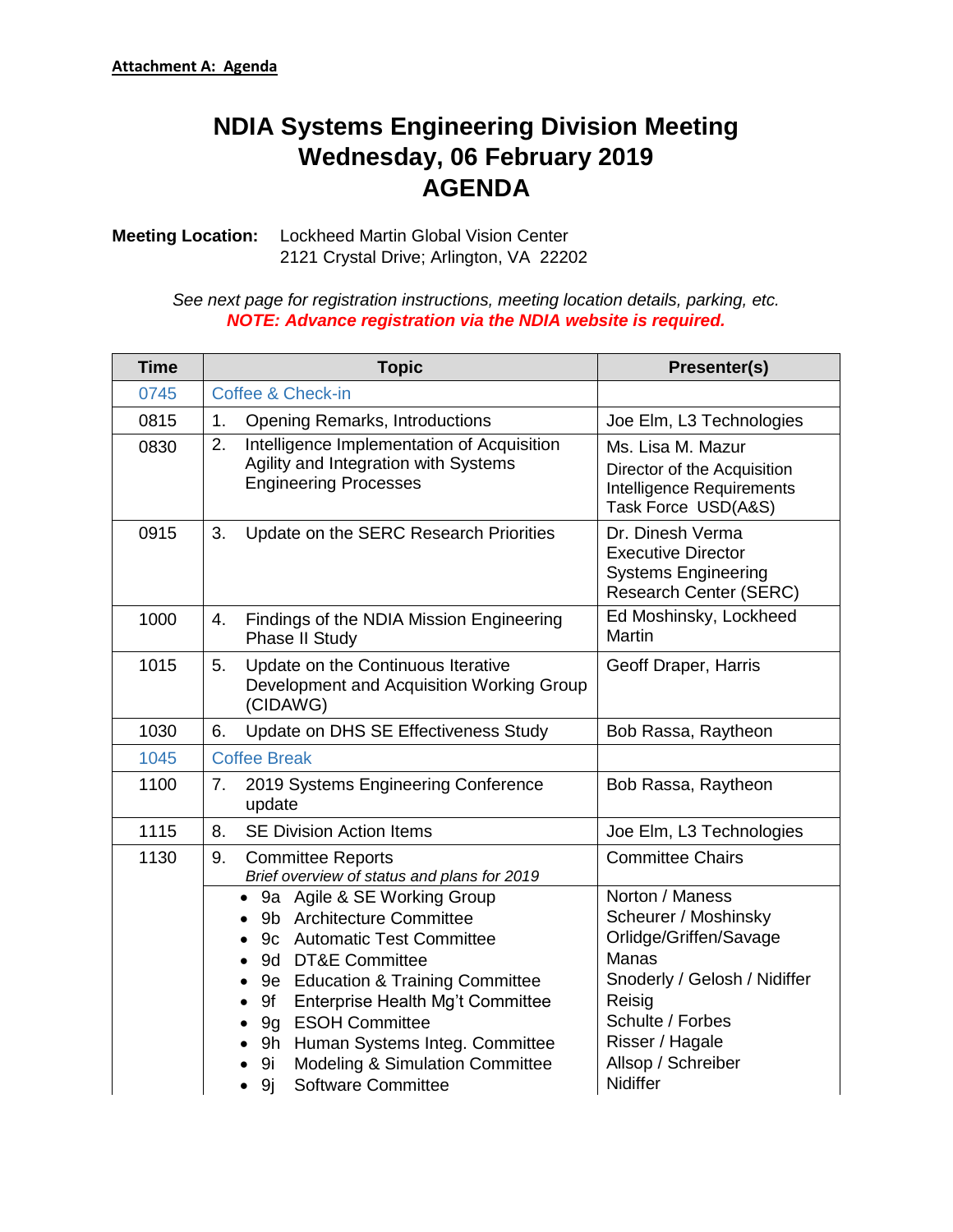|      | • 9k System of Systems (w/<br>Interoperability) Committee | Poel / Dahmann / Horne |
|------|-----------------------------------------------------------|------------------------|
|      | • 91 SE Effectiveness Committee                           | Elm / White            |
|      | • 9m Systems Security Eng'g Committee                     | Dunlap / Reed          |
| 1230 | Old Business, New Business, Next Meetings                 | All                    |
| 1245 | Adjourn main meeting                                      |                        |

# **SE Division Meeting Logistics Meeting, Registration, and Security Clearance Instructions**

Meeting location is the main auditorium in the Lockheed Martin Global Vision Center at 2122 Crystal Drive; Arlington, VA 22202

Nearest Metro stop is Crystal City on the Yellow and Blue lines, about 0.4 miles away.

Parking is available within the building for a fee

There is no registration fee for the meeting.

Visit Requests and Security Clearances are not needed. However, LM does need advance notice of the people who will be attending. Please go to the NDIA website to register for this meeting.

For additional information, please contact Dave Chesebrough at NDIA dchesebrough@NDIA.ORG, 703- 247-2597 or Tatiana Jackson at NDIA tjackson@NDIA.ORG, 703-247-9479.

Committee Meetings being held in conjunction with the full SE Division Meeting are shown below. All Systems Engineering Division members are invited and welcomed to participate in any of the Committee meetings.

| <b>Committee</b>                              | <b>Time</b> | <b>Location</b> |
|-----------------------------------------------|-------------|-----------------|
| Agile & SE Working Group                      |             |                 |
| Architecture Committee                        |             |                 |
| <b>Automatic Test Committee</b>               |             |                 |
| <b>DT&amp;E Committee</b>                     |             |                 |
| <b>Education &amp; Training Committee</b>     |             |                 |
| <b>Enterprise Health Management Committee</b> |             |                 |
| <b>ESOH Committee</b>                         |             |                 |
| Human Systems Integration Committee           |             |                 |
| Modeling & Simulation Committee               |             |                 |
| <b>Software Committee</b>                     |             |                 |
| System of Systems (w/ Interoperability) Cmte  |             |                 |
| <b>SE Effectiveness Committee</b>             | n/a         | n/a             |
| <b>Systems Security Engineering Committee</b> |             |                 |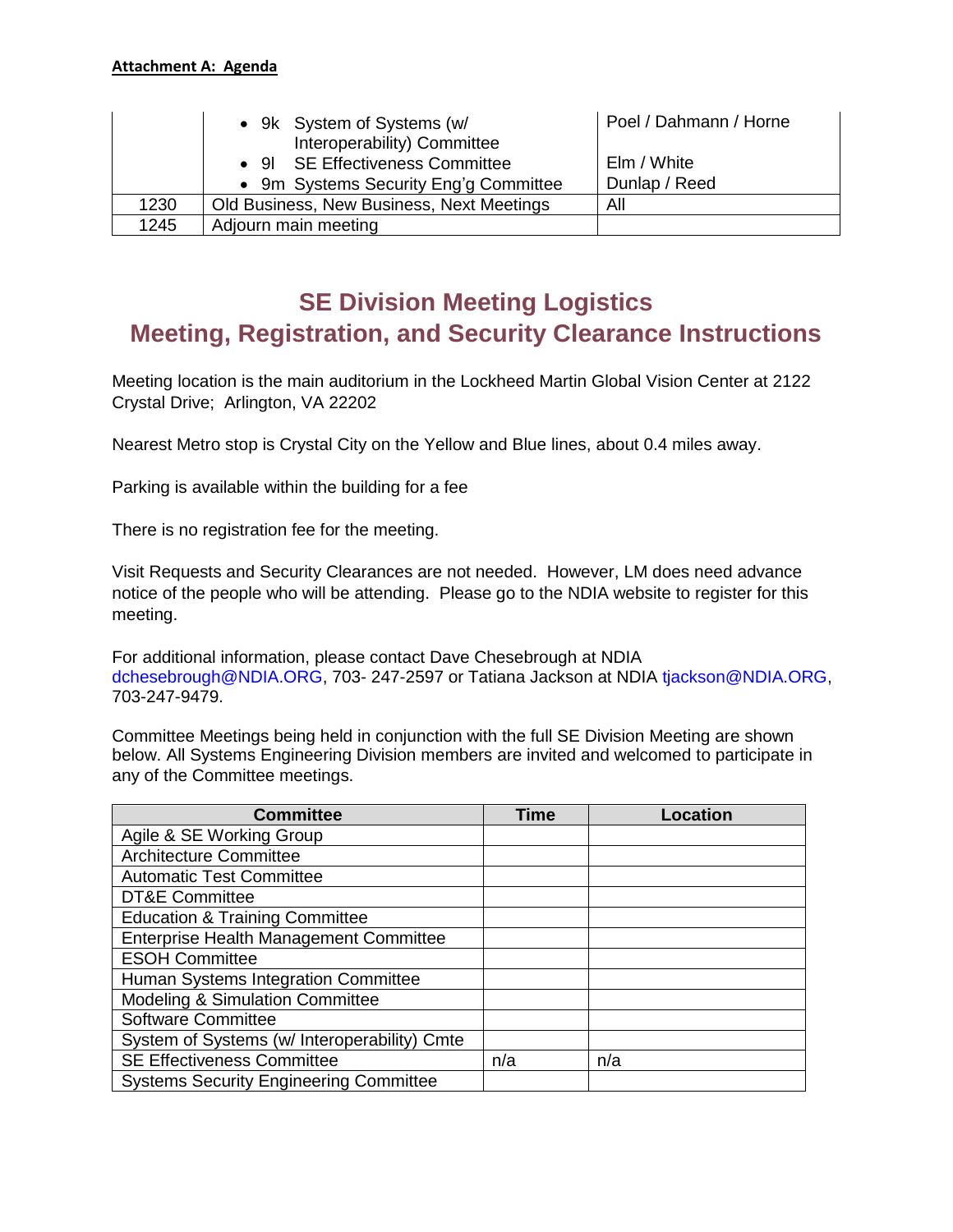# **NDIA SE Division Action Items**

| ID      | <b>Assigned</b> | <b>Description</b>                                                                                               | <b>Responsible</b>                                          | <b>Status</b> | <b>Due</b> | <b>Planned</b> | <b>Closed</b> | <b>Notes</b> |
|---------|-----------------|------------------------------------------------------------------------------------------------------------------|-------------------------------------------------------------|---------------|------------|----------------|---------------|--------------|
| 2018-02 |                 | SE gaps and issues for DHS                                                                                       | Rassa, SEE, T&E<br>Division                                 | On-going      |            |                |               |              |
| 2018-06 |                 | <b>INCOSE</b> and NDIA SE<br>Collaboration                                                                       | Elm & Roedler                                               | On-going      |            |                |               |              |
| 2018-07 |                 | Push for more interdivisional<br>activity                                                                        | Serna, Rassa, Elm                                           | On-going      |            |                |               |              |
| 2018-03 |                 | AT, SSE, SW, and DTE<br>committees collaboration to<br>address JFAC and Assurance<br>missions                    | Griffin, Manas,<br>Nidiffer & Dunlap                        | Open          |            |                |               |              |
| 2018-09 | 2/18/18         | Semantic Web - invite Dinesh<br>Verma to speak on this topic at the<br>next SED meeting                          | Elm                                                         | Closed        | 1/7/19     | 1/7/19         | 1/7/19        |              |
| 2018-12 |                 | Plan an Autonomous Systems and<br>SE challenges workshop (reach out<br>to NASA Armstrong, FAA)                   | Serna, T&E Division,<br>Ed Kraft, Roedler,<br>Robotics Div. | Open          |            |                |               |              |
| 2019-01 | 12/13/18        | Develop a response to the USAF<br>(Col. Abbott) request for help with<br><b>Virtual Technical Reviews</b>        | Schreiber                                                   | Open          |            |                |               |              |
| 2019-02 | 12/13/18        | Develop a response to the USAF<br>(Col. Abbott) request for help with<br>developing the Engineering<br>Workforce | Gelosh                                                      | Open          |            |                |               |              |
| 2019-03 | 12/13/18        | Develop a plan to facilitate<br>Industry ChEng visits to OSD<br>(rather than CEO visits)                         |                                                             | Open          |            |                |               |              |
| 2019-04 | 12/13/18        | Develop a response to USN<br>(Michael Doctor) request for an<br>affordability workshop                           |                                                             | Open          |            |                |               |              |
| 2019-05 | 12/13/18        | Develop a response to JFAC (Tom<br>Hurt) request for SwA workshop(s)                                             | Nidiffer / Daly                                             | Open          |            |                |               |              |